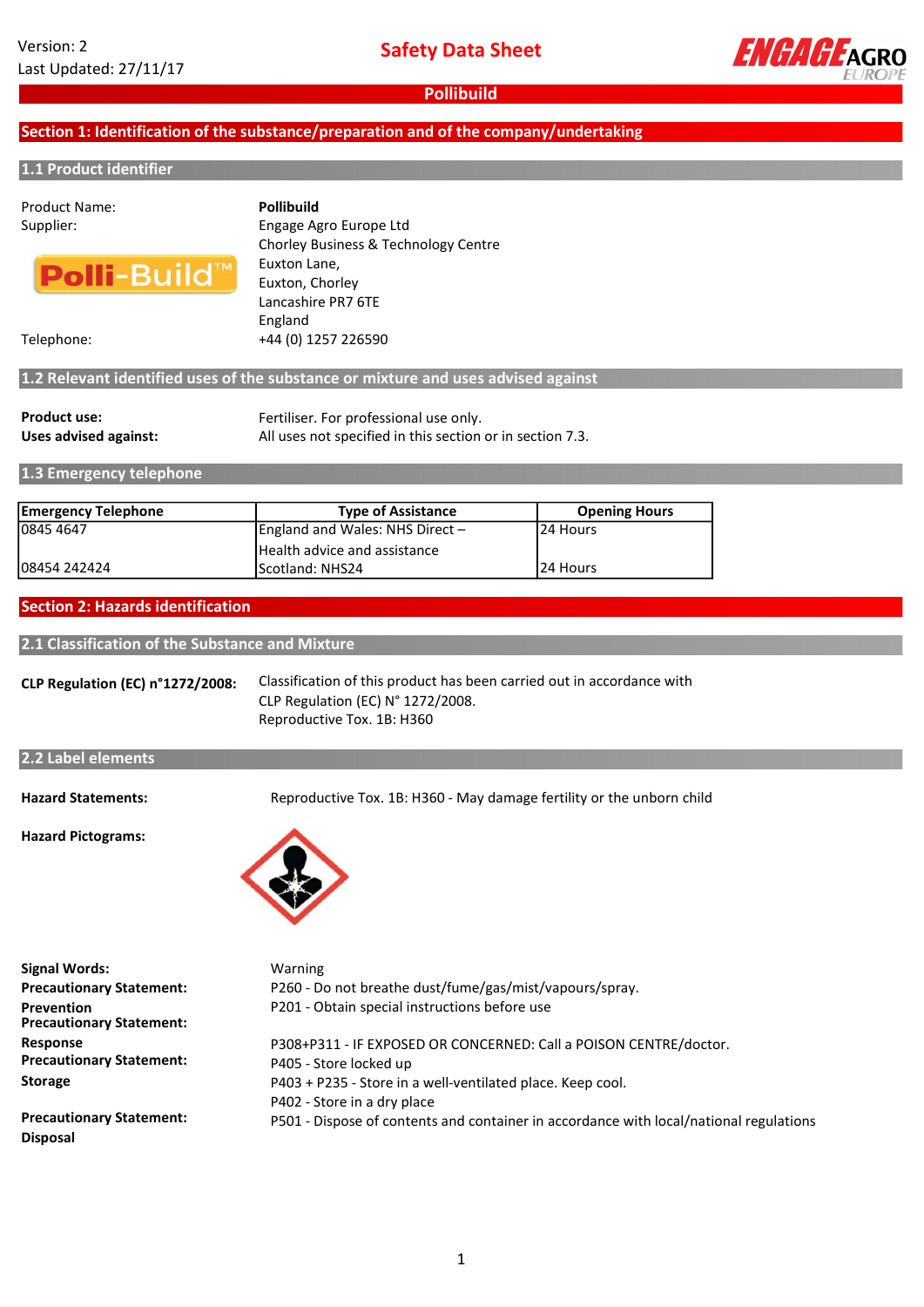Safety Data Sheet



**Pollibuild** 

#### 2.3 Other Hazards

Other Hazards

PBT not identified as a PBT substance

# Section 3: Composition/information on ingredients

#### 3.1 Substances

| Ingredients | CAS No    | Concentration |
|-------------|-----------|---------------|
| Boric Acid  | 1043-35-3 | 15-18%        |

### Section 4: First aid measures

### 4.1 Description of first aid measures

The symptoms resulting from intoxication can appear after exposure, therefore, in case of doubt, seek medical attention. General advice: The first step is to remove the injured person from a contaminated environment.

| <b>By inhalation:</b> | Move victim to fresh air. Allow the victim to rest in a well-ventilated area. If breathing is difficult give                                                                                                                                                                                                               |
|-----------------------|----------------------------------------------------------------------------------------------------------------------------------------------------------------------------------------------------------------------------------------------------------------------------------------------------------------------------|
| By skin contact:      | oxygen. If not breathing, give artificial respiration. Seek medical attention if irritation persists.<br>Wash with plenty of water. If skin irritation occurs get medical advice/attention.                                                                                                                                |
| By eye contact:       | Wash cautiously with water for several minutes. Remove contact lenses if present and easy to do. If                                                                                                                                                                                                                        |
| By Ingestion:         | irritation occurs, get medical advice/attention.<br>Never give anything by mouth to an unconscious person. Do Not induce vomiting without physician's<br>direction. If vomiting occurs naturally, have lean forward with head down to avoid breathing in vomit,<br>rinse mouth. Seek medical attention if you feel unwell. |

#### 4.2 Most Important symptoms and effects, both acute and delayed:

Most important symptoms, both acute and delayed: May damage fertility or the unborn child. Boric acid is a reproductive effector for both males and females. May irritate eyes, skin and respiratory tract.

4.3 Indication of any immediate medical attention and special treatment needed

TREAT SYMPTOMATICALLY. If you feel unwell, seek medical advice. Show the label where possible. Show this safety data sheet to the doctor in attendance.

# Section 5: Fire-fighting measures

| 5.1 Extinguishing media                                   |                                                                   |  |
|-----------------------------------------------------------|-------------------------------------------------------------------|--|
| <b>Extinguishing media:</b>                               | Using extinguishing methods appropriate for the surrounding fire. |  |
| 5.2 Special hazards arising from the substance or mixture |                                                                   |  |
| <b>Exposure hazards:</b>                                  | Toxic and/or irritating gases may be released during a fire.      |  |
| 5.3 Advice for firefighters                               |                                                                   |  |
| <b>Advice for fire-fighters:</b>                          | No data available                                                 |  |
| <b>Additional provisions:</b>                             | No data available                                                 |  |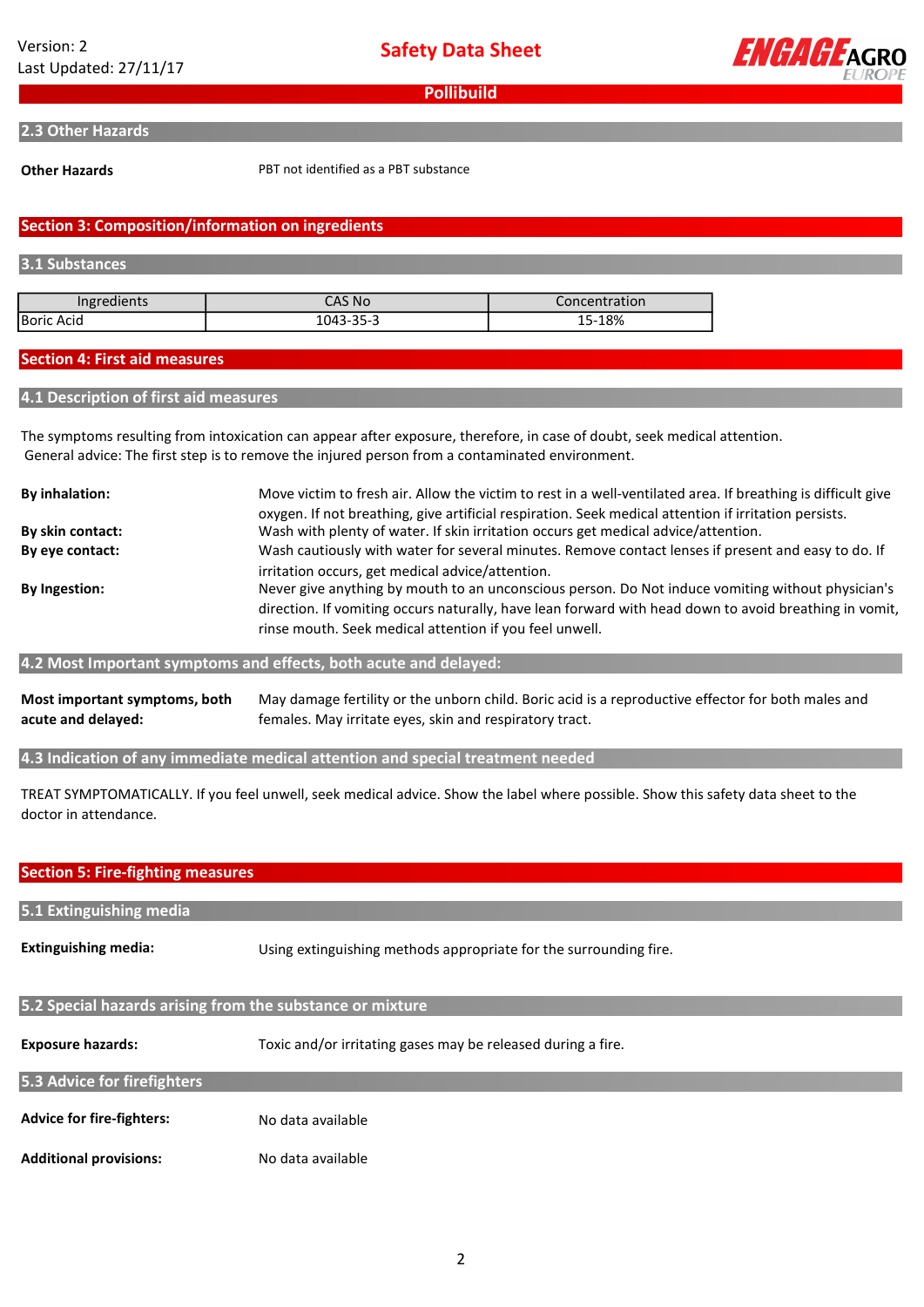Section 6: Accidental release measures

General advice:

Safety Data Sheet



I

**Pollibuild** 

Wear personal protective equipment outlined in Section 8.

| <b>Personal precautions:</b>                             | Wear personal protective equipment outlined in Section 8.                                                                                                                                                                                                                                                                                                                              |  |
|----------------------------------------------------------|----------------------------------------------------------------------------------------------------------------------------------------------------------------------------------------------------------------------------------------------------------------------------------------------------------------------------------------------------------------------------------------|--|
| <b>6.2 Environmental precautions</b>                     |                                                                                                                                                                                                                                                                                                                                                                                        |  |
| <b>Environmental</b><br>precautions:                     | Do not release into drains or the environment.                                                                                                                                                                                                                                                                                                                                         |  |
| 6.3 Methods and material for containment and cleaning up |                                                                                                                                                                                                                                                                                                                                                                                        |  |
| Clean-up procedures:                                     | Ventilate area of spill. Avoid breathing mists. Contain spill then absorb with inert material and place<br>into suitable clean containers for later disposal.                                                                                                                                                                                                                          |  |
| <b>6.4 Reference to other sections</b>                   |                                                                                                                                                                                                                                                                                                                                                                                        |  |
| <b>Reference to other sections:</b>                      | For disposal see Section 13. For personal protective equipment see Section 8.                                                                                                                                                                                                                                                                                                          |  |
| <b>Section 7: Handling and storage</b>                   |                                                                                                                                                                                                                                                                                                                                                                                        |  |
|                                                          |                                                                                                                                                                                                                                                                                                                                                                                        |  |
| 7.1 Precautions for safe handling                        |                                                                                                                                                                                                                                                                                                                                                                                        |  |
| <b>Precautions for safe handling:</b>                    | Do not handle until all safety precautions have been read and understood. Do not breathe<br>mist/spray. Do not get in eyes, or skin. Wear protective gloves, and eye protection - see section 8. If<br>mists are present and ventilation is poor or absent, wear an air purifying respirator. Wash hands and<br>other exposed areas before eating, drinking, smoking and when leaving. |  |

6.1 Personal precautions, protective equipment and emergency procedures

| 7.2 Conditions for safe storage, including any incompatibilities |                                                                                                              |
|------------------------------------------------------------------|--------------------------------------------------------------------------------------------------------------|
| <b>General conditions for storage:</b>                           | Store in a cool, dry, well ventilated area away from food or feed storage. Keep out of reach of<br>children. |
| 7.3 Specific end use(s)                                          |                                                                                                              |
| Specific end use(s):                                             | No data is available for this product.                                                                       |

# Section 8: Exposure controls/personal protection

8.1 Control Parameters

Substances whose occupational exposure limits have to be monitored in the work environment. There are no environmental limits for the substances contained in the product.

DNEL (Workers): Non-applicable DNEL (General population): Non-applicable PNEC: Non-applicable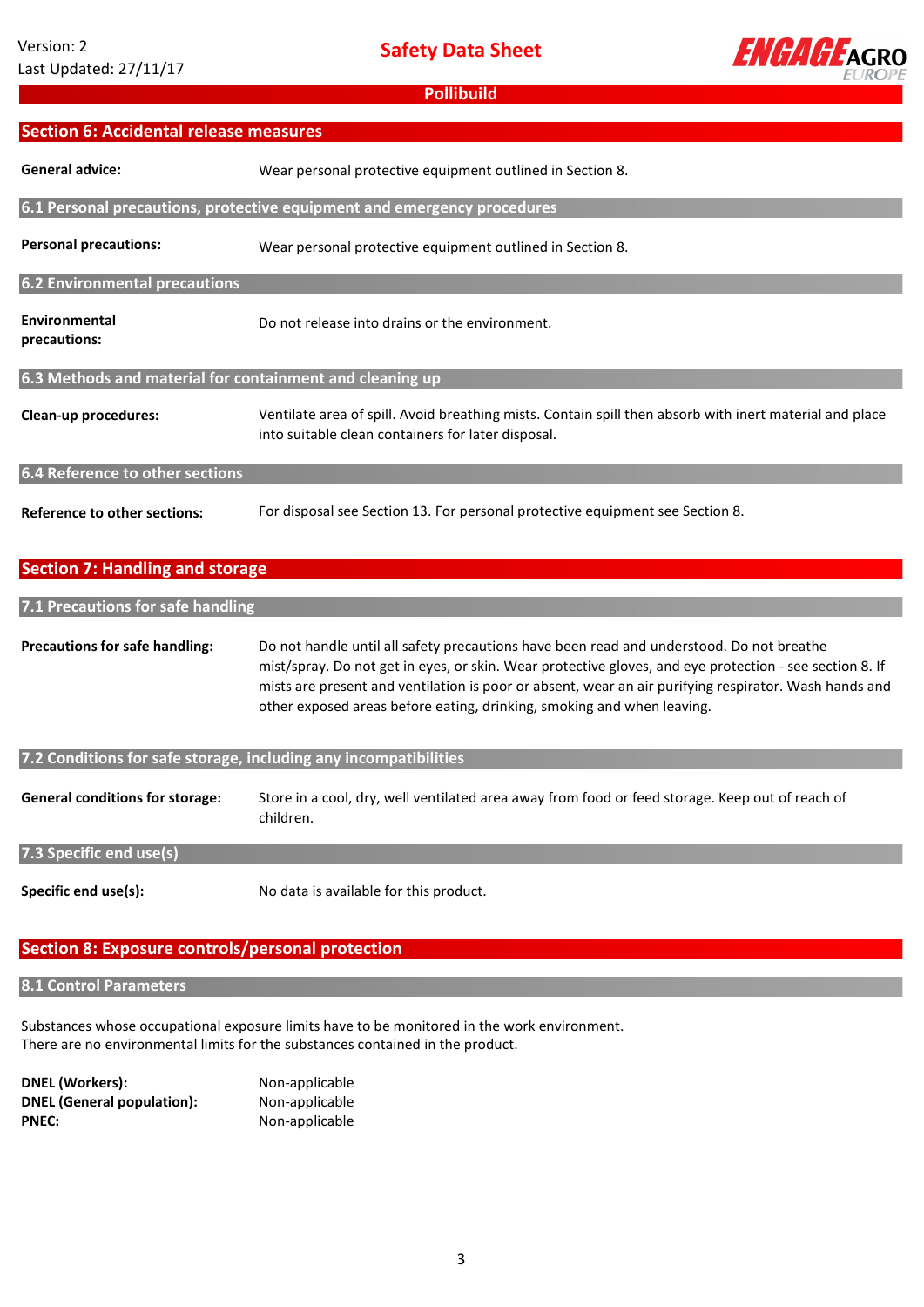

### 8.2 Exposure controls



### A - General security and hygiene measures in the work place

Ensure adequate ventilation when handling or applying this product. Follow all label instructions. Follow manufacturers' instructions for cleaning/maintaining personal protective equipment. If mists are present and ventilation is absent or poor, use an air purifying respirator.

### B - Specific Respiratory Protection

Use an approved air purifying respirator if mists are present and ventilation is absent or poor.

### C - Specific protection for the hands

Wear water resistant rubber (latex, butyl or plastic (PVC) gloves).

### D - Ocular and facial protection

Wear chemical goggles when handling or applying product.

### E - Bodily protection

Coveralls when handling or applying product.

### Environmental exposure controls:

In accordance with the community legislation for the protection of the environment it is recommended to avoid environmental spillage of both the product and its container. Prevent further leakage or spillage if safe to do so

#### Volatile organic compounds

Non-applicable

# Section 9: Physical and chemical properties

### 9.1 Information on basic physical and chemical properties

| Physical appearance:          | Liquid                        |
|-------------------------------|-------------------------------|
| Appearance:                   | Not available                 |
| Colour:                       | Pale green                    |
| Viscosity:                    | Not available                 |
| Boiling point/freezing point: | No data available             |
| Evaporation rate:             | No data available             |
| Specific gravity:             | $1.3 - 1.4$ g/cm <sup>3</sup> |
| Odour:                        | Not available                 |
| pH:                           | $8.4 - 9$                     |
| Solubility in water:          | Fully soluble                 |
| Odour threshold:              | Not available                 |

### 9.2 Other Information

No data available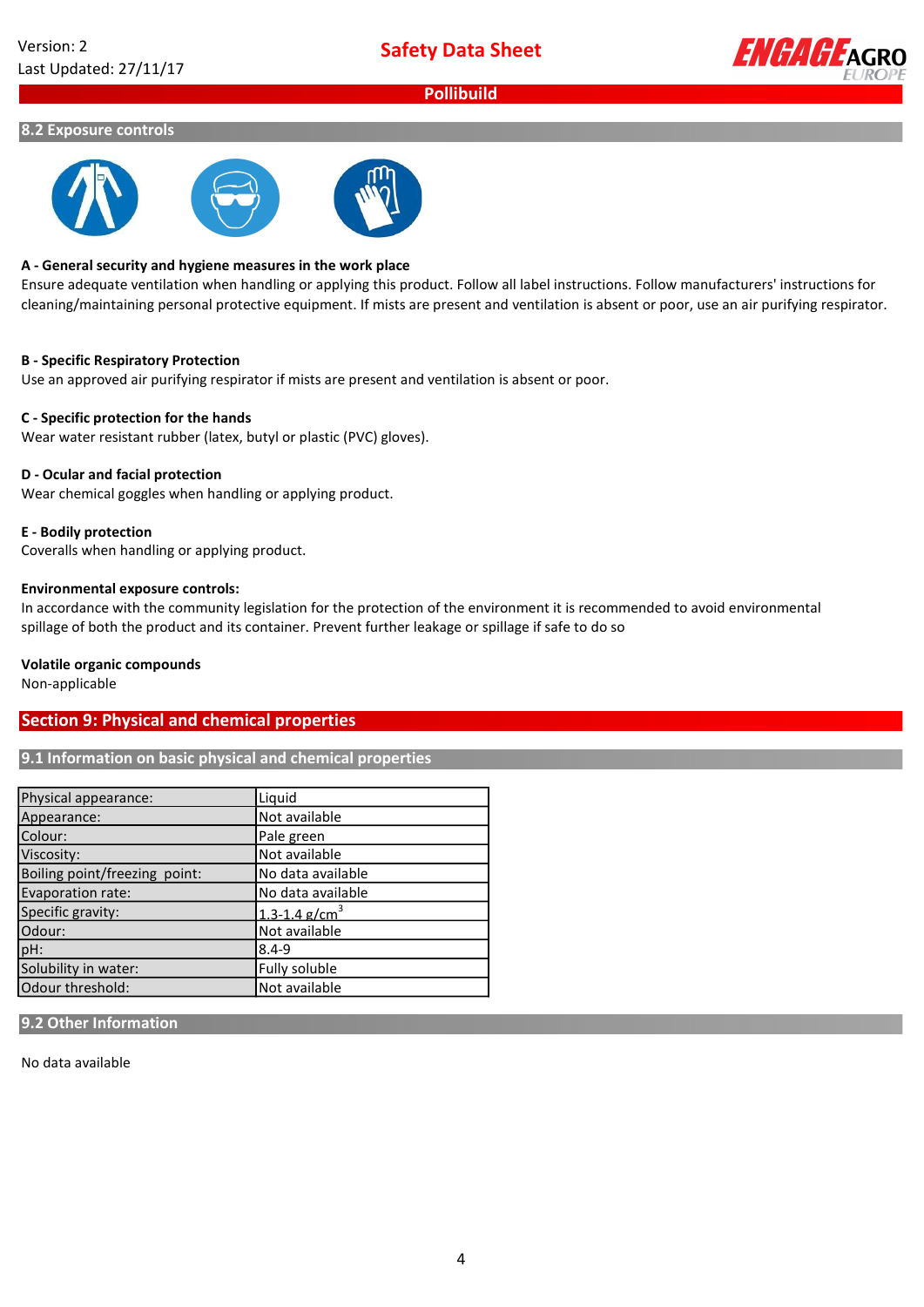

# Section 10: Stability and reactivity

| 10.1 Reactivity                         |                                                              |  |
|-----------------------------------------|--------------------------------------------------------------|--|
| <b>Reactivity:</b>                      | No data available                                            |  |
| 10.2 Chemical stability                 |                                                              |  |
| <b>Chemical stability:</b>              | Stable under normal conditions of use and storage            |  |
| 10.3 Possibility of hazardous reactions |                                                              |  |
| <b>Hazardous reactions:</b>             | No data available                                            |  |
| 10.4 Conditions to avoid                |                                                              |  |
| <b>Conditions to avoid:</b>             | No data available                                            |  |
| 10.5 Incompatible materials             |                                                              |  |
| Incompatible materials:                 | No data available                                            |  |
| 10.6 Hazardous decomposition products   |                                                              |  |
| <b>Haz. Decomposition Products:</b>     | Toxic and/or irritating gases may be released during a fire. |  |

# Section 11: Toxicological information

# 11.1 Information on toxicological effects

| Acute Oral: Does not meet criteria            |
|-----------------------------------------------|
| Acute Dermal: Does not meet criteria          |
| No data available                             |
| No data available                             |
| No data available                             |
| No data available                             |
| Boron exposure may cause reproductive effects |
| No data available                             |
|                                               |

# 11.2 Specific toxicology information on the substances

No data available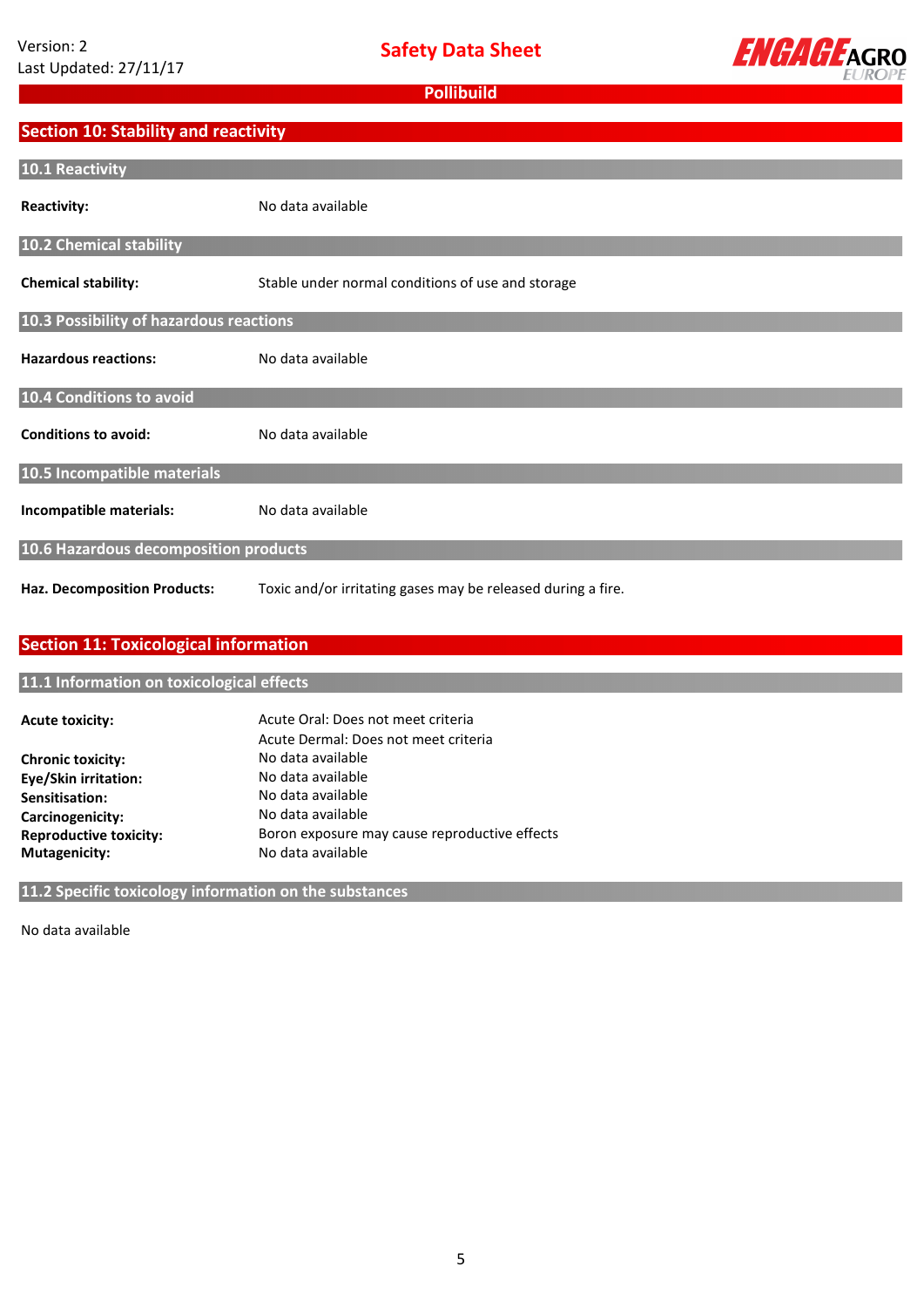

# Section 12: Ecological information

# 12.1 Toxicity

No data available

12.2 Persistence and degradability

No data available

12.3 Bioaccumulative potential

No data available

12.4 Mobility in soil

No data available

12.5 Results of PBT and vPvB assessment

No data available

12.6 Other adverse effects

No data available

# Section 13: Disposal considerations

13.1 Waste treatment methods

Waste treatment methods: Dispose of waste and residues in accordance with local authority requirements.

Disposal of packaging:

Dispose of empty container in compliance with local and national regulations.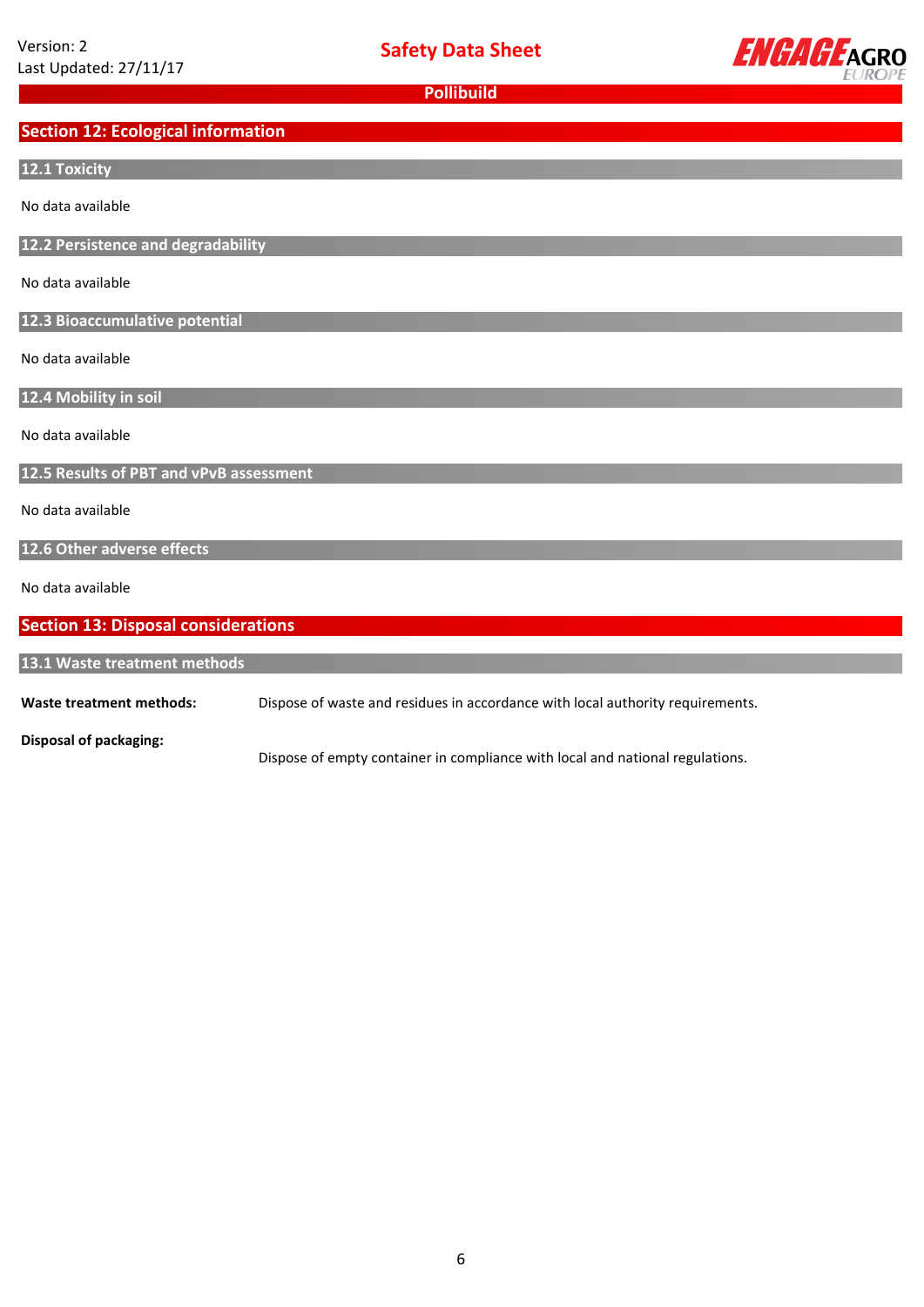

# Section 14: Transport information

### 14.1 UN Number

This product is not classified as dangerous for carriage.

14.2 UN proper shipping name

The product is not classified as dangerous for carriage.

14.3 Transport hazard class(es)

This product is not classified as dangerous for carriage.

14.4 Packaging group

The products is not classified as dangerous for carriage.

14.5 Environmental hazards

The product is not classified as dangerous for carriage.

14.6 Special precautions for user

The product is not classified as dangerous for carriage.

14.7 Transport in bulk according to Annex II of MARPOL 73/78 and the IBC code

The product is not classified as dangerous for carriage.

# Section 15: Regulatory information

15.1 Safety, health and environmental regulations/legislation specific for the substance or mixture

### Specific regulations:

REGULATION (EC) No 1907/2006 OF THE EUROPEAN PARLIAMENT AND OF THE COUNCIL of 18 December 2006 concerning the Registration, Evaluation, Authorisation and Restriction of Chemicals (REACH), establishing a European Chemicals Agency, amending Directive 1999/45/EC and repealing Council Regulation (EEC) No 793/93 and Commission Regulation (EC) No 1488/94 as well as Council Directive 76/769/EEC and Commission Directives 91/155/EEC, 93/67/EEC, 93/105/EC and 2000/21/EC with amendments.

COMMISSION REGULATION (EU) 2015/830 of 28 May 2015 amending regulation (EC)No 1907/2006 of the European Parliament and of the Council on the Registration, Evaluation, Authorisation and Restriction of Chemicals (REACH)

REGULATION (EC) No 1727/2008 of the European Parliament and of the Council on the Registration, Evaluation, Authorisation and Restriction of Chemicals (REACH) of 16 December 2008 on classification, labelling and packaging of substances and mixture, amending and repealing Directives 6/548/EEC and 1999/45/EC, and amending Regulation (EC) No 1907/2006; with amendments

Regulation (EU) No 946/2012 of the European Parliament and of the Council of 4 July 2012 concerning the export and import of hazardous chemicals

Regulation (EC) No 850/2004 of the European Parliament and of the Council of 29 April 2004 on Persistent organic Pollutants and amending Directive 79/117/EC

European Agreement Concerning the Carriage of Dangerous Goods by Road (ADR), 2015